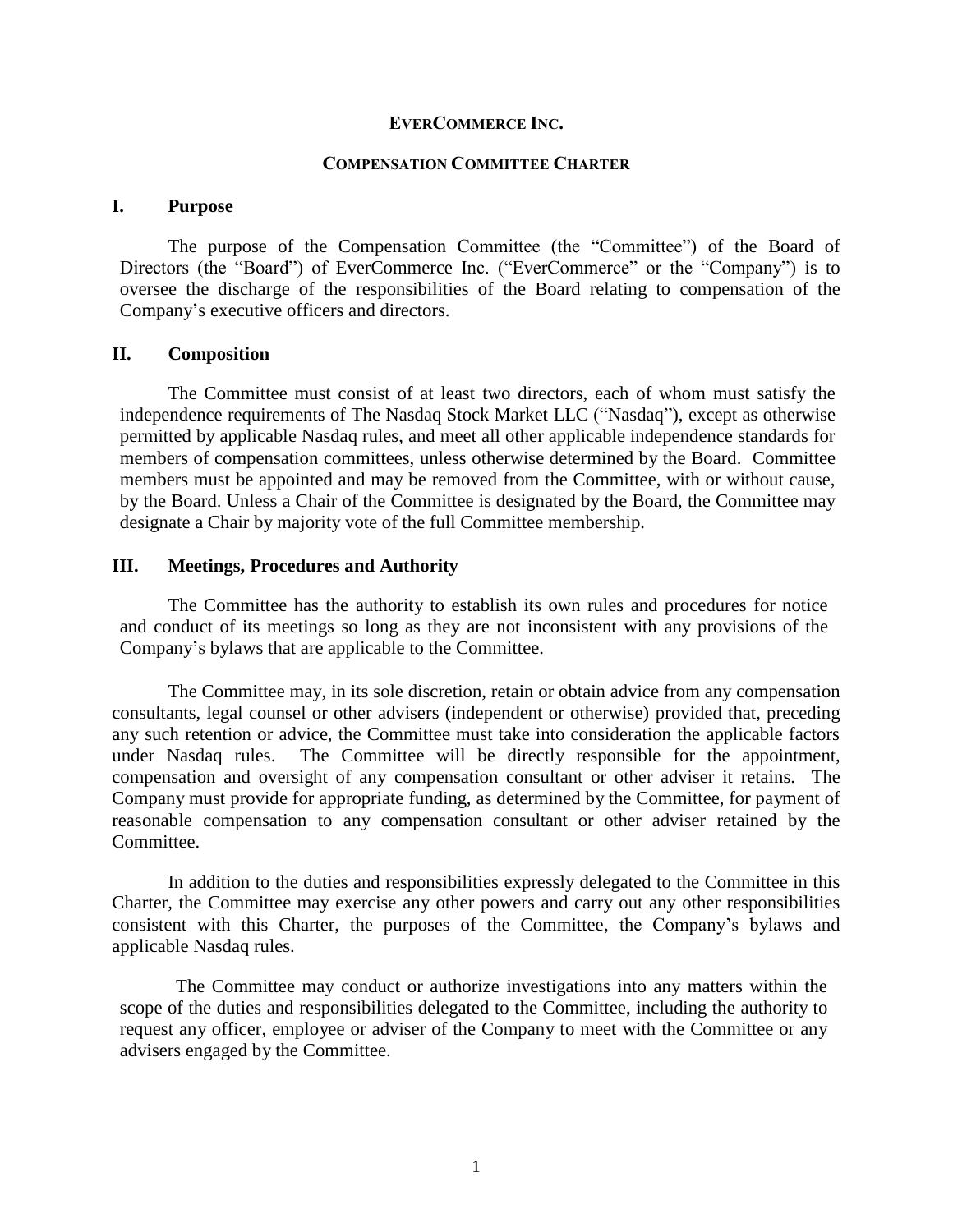## **IV. Duties and Responsibilities**

*1. Executive Officer Compensation*. The Committee will review and approve or make recommendations to the Board regarding the compensation of the Chief Executive Officer and other executive officers of the Company. The Chief Executive Officer may not be present during voting or deliberations on his or her compensation.

*2. Director Compensation*. The Committee will review and make recommendations to the Board regarding director compensation.

*3. Incentive and Equity Compensation*. The Committee will review and approve or make recommendations to the Board regarding the Company's incentive compensation and equity-based plans and arrangements (the "*Plans*"). The Committee has full authority to administer the Plans (except to the extent the terms of a Plan require administration by the full Board), and to make grants of cash-based and equity-based awards under the Plans.

*4. Employment Agreements and Severance Arrangements*. The Committee will review and approve all employment agreements and severance arrangements for the executive officers of the Company.

*5. Succession Planning*. The Committee will be responsible for overseeing the Company's succession plan for the Chief Executive Officer and other executive officer roles.

*6. Compensation Discussion and Analysis*. To the extent that the Company is required to include a "Compensation Discussion and Analysis" ("*CD&A*") in the Company's Annual Report on Form 10-K or annual proxy statement, the Committee will review and discuss with management the Company's CD&A and will consider whether it will recommend to the Board that the Company's CD&A be included in the appropriate filing.

*7. Compensation Committee Report*. The Committee will prepare the annual Compensation Committee Report, to the extent it is required.

*8. Reports to the Board of Directors.* The Committee must report regularly to the Board regarding the activities of the Committee.

*9. Committee Self-Evaluation.* The Committee must periodically perform an evaluation of the performance of the Committee.

*10. Review of this Charter*. The Committee must periodically review and reassess this Charter and submit any recommended changes to the Board for its consideration; provided that, if the Company no longer qualifies as a "controlled company" under the Nasdaq rules, the Committee must annually review and reassess this Charter and submit any recommended changes to the Board for its consideration.

# **V. Delegation of Duties**